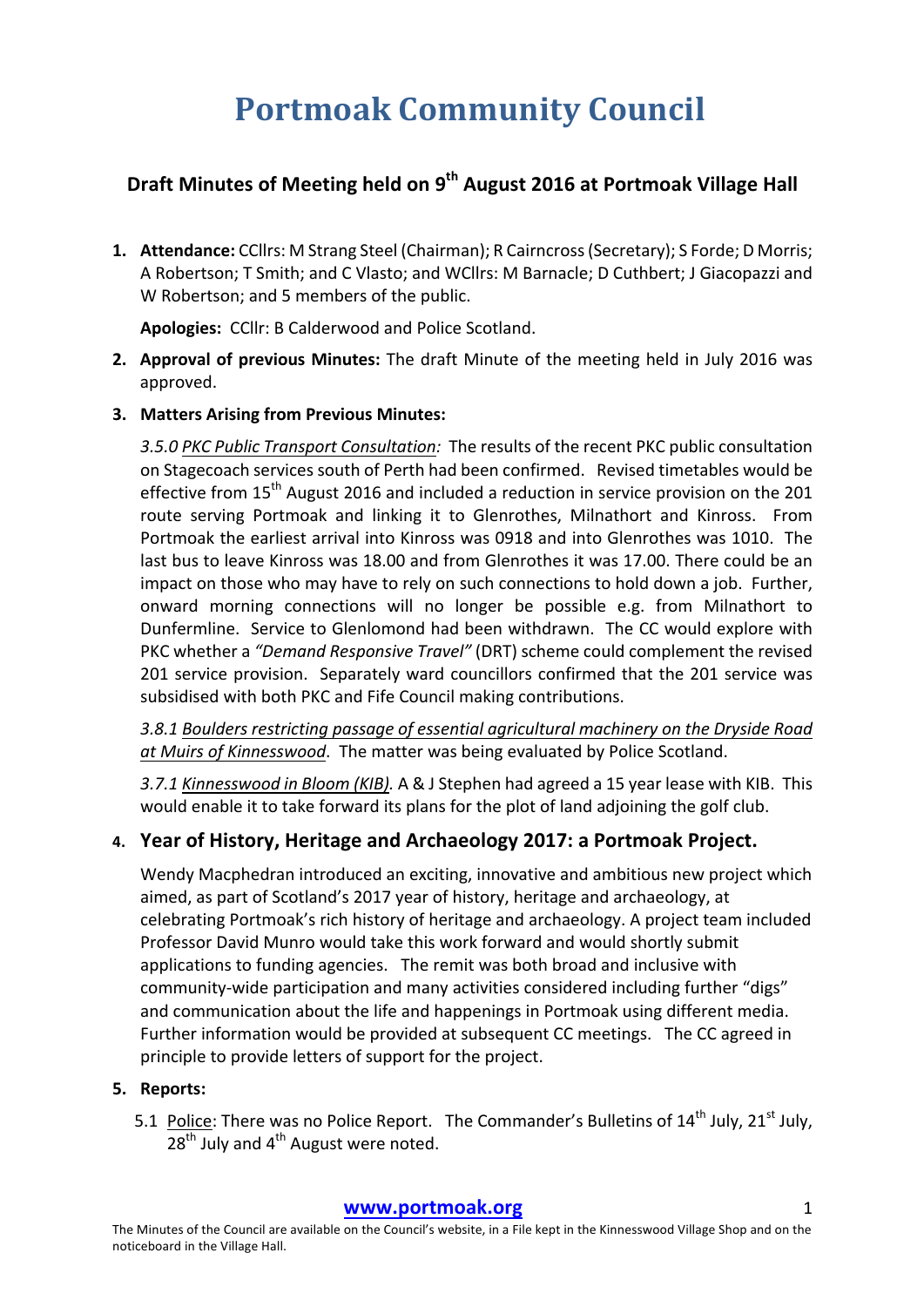*Road accidents.* There had recently been three further accidents on the A911 at West Bowhouse and a further accident at Findatie on the B9097. The CC remains concerned that, despite continued efforts, there is no reliable and transparent way of recording and reporting accidents on Portmoak roads. As this evidence is needed to support PKC road safety improvements, this is not helpful. Last year, in response to CC concerns, Local Police Reports helpfully began to report such accidents where they were known to the police. However, these Reports have now been discontinued and the new weekly Commander Bulletin did not address the matter. The CC would write to the Area Commander to see if such evidence could be presented in a different fashion. It appeared likely that there would shortly be speed monitoring along the A911.

- 5.2 Treasurer: The operational grant of £559.70 from PKC for the years 2016 2017 had been received as was a donation of £250.00 from Portmoak Primary School to the Michael Bruce Way Account. The General Account at the end of July was £671.40, while the Michael Bruce Way account was £919.40 giving a total of funds on hand of £1,590.81.
- 5.3 Planning:
	- *1. New applications:*
	- a) 16/01291/FLL Land 180M NW of Tigh Na Gerran, Scotlandwell: Erection of an agricultural shed. No comment.
	- b) 16/01171/PN Lomondmuir Farm, Wester Balgedie, Erection of an agricultural building. No comment.
	- c) 16/01166/FLL Grahamstone Farm Cottage Kinnesswood, Extension to a dwellinghouse. No comment.
	- *2. Progress with Developments:*
	- a) Former Lomond Inn. The CC had pursued its second formal complaint to PKC for failure to provide conservation officer reports in respect of the impact of this newbuild development within the Kinnesswood Conservation Area. The PKC position was that, where such reports were available, they would be published. In this case none was available! The CC took the view that that begged the question and had now, under Freedom of Information proceedings, sought to determine what information was held by PKC on the matter. WCllrs confirmed that they too had been unsuccessful in securing conservation officer reports. There is now only a single conservation officer for PKC.
	- b) Glenlomond. The demolition work is apparently viewed by PKC as work to clear the site for the proposed development, even although planning consent has not been granted.
	- 3. *Update on recent planning applications*: The Local Review Body had met recently and a preliminary statement had been issued to confirm that, in respect of the following appeals:

16/00701/FLL, Lilyoak Scotlandwell - alterations to dwelling house including new windows: appeal upheld subject to conditions.

16/00363/UPL and 16/00364/IPL, Lochend Scotlandwell - erection of two dwelling houses: a site visit is to be held.

#### **www.portmoak.org** 2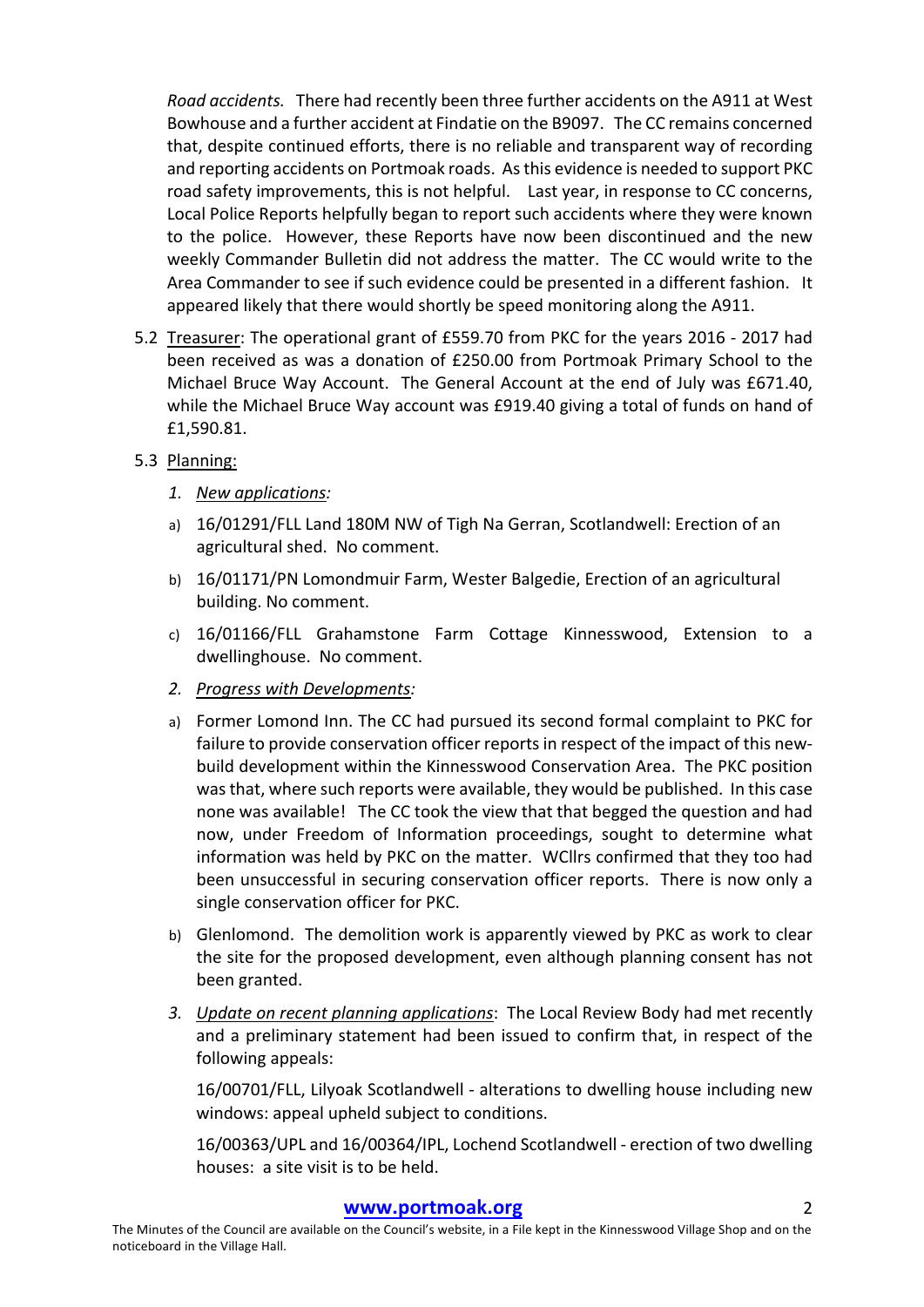5.4 Roads: CCllr Calderwood had submitted a Report on the recent site meeting of CC representatives with PKC Road and Safety officers to PKC and to Ward Councillors. The CC would review progress its meeting in September meeting

The CC had received a letter from a resident living on the B9097 (south loch road) raising a number of matters relating to traffic on the B9097 on what he identified as a busy and dangerous road. These included: endemic speeding of both cars and motor cyclists; dangerous overtaking exacerbated by two blind summits; and poor road surface. The CC recognised that both the B9097 and the A911 as they traversed Portmoak posed significant but different challenges. The matter would be reviewed at the September meeting of the Council when it was anticipated the resident would be present. In the meantime WCllrs would endeavour to gain sight of the proposed PKC "Action Plan" for the B9097: this extends from Crook of Devon through to its junction with the B920 east of Findatie.

5.5 Paths: This was a busy time of the year for the "Paths Group" which, while continuing the programme for improving drainage on the Michael Bruce Way, was active in cutting back a prolific growth of bracken and other vegetation along several paths.

*Trailhead sign in Church car park.* Although The Living Lomonds Landscape Partnership was committed to installing this sign shortly, the CC had had no sight of its content. The LLLP had not yet had a reply from the Church of Scotland to its request for permission to put up the sign on Church ground.

Path Strategy. A case for a "Portmoak Path Strategy" was made which would become more relevant when the anticipated review of the current Core Path Plan began. It would be helpful to have the community's thoughts on Paths across Portmoak before this review began.

*RSPB Loch Leven linking The Heritage Trail via Benarty to Ballingry and Lochore. This* new path had been commissioned under the auspices of TRACKS and had been formally opened in July. It had been widely welcomed. CC members were concerned that, owing to the steepness of certain sections of the path, it would be dangerous for cyclists. They advised that warning signs advising of the unsuitability for cycling should be in place along at least parts of the route. WCllr W Robertson would raise the matter with RSPB Loch Leven.

*Wellside development to The Green in Scotlandwell*. Susan Forde reported that the new path leading from the Wellsite development in Scotlandwell to The Green was almost complete. This was welcomed. As the path emerged at an old hawthorn hedge and newly developed flower beds, arrangements would need to be made for a useable access from the path to the Green. WCllr W Robertson would work with Scotlandwell in Bloom to facilitate a practical solution.

#### **6. Progress with other matters:**

- 6.1 Arrangements at Whitecraigs and Stephen's Field consequent on the departure the *developer*. Representatives of the CC will meet with A & J Stephen on 5<sup>th</sup> September.
- 6.2 *Portmoak Cemetery*. The Chairman reported that there had been progress although proposals remained to be confirmed. An overall plan for cemetery provision across Kinross was under review. WCllrs confirmed that there was funding available to support work in this area.